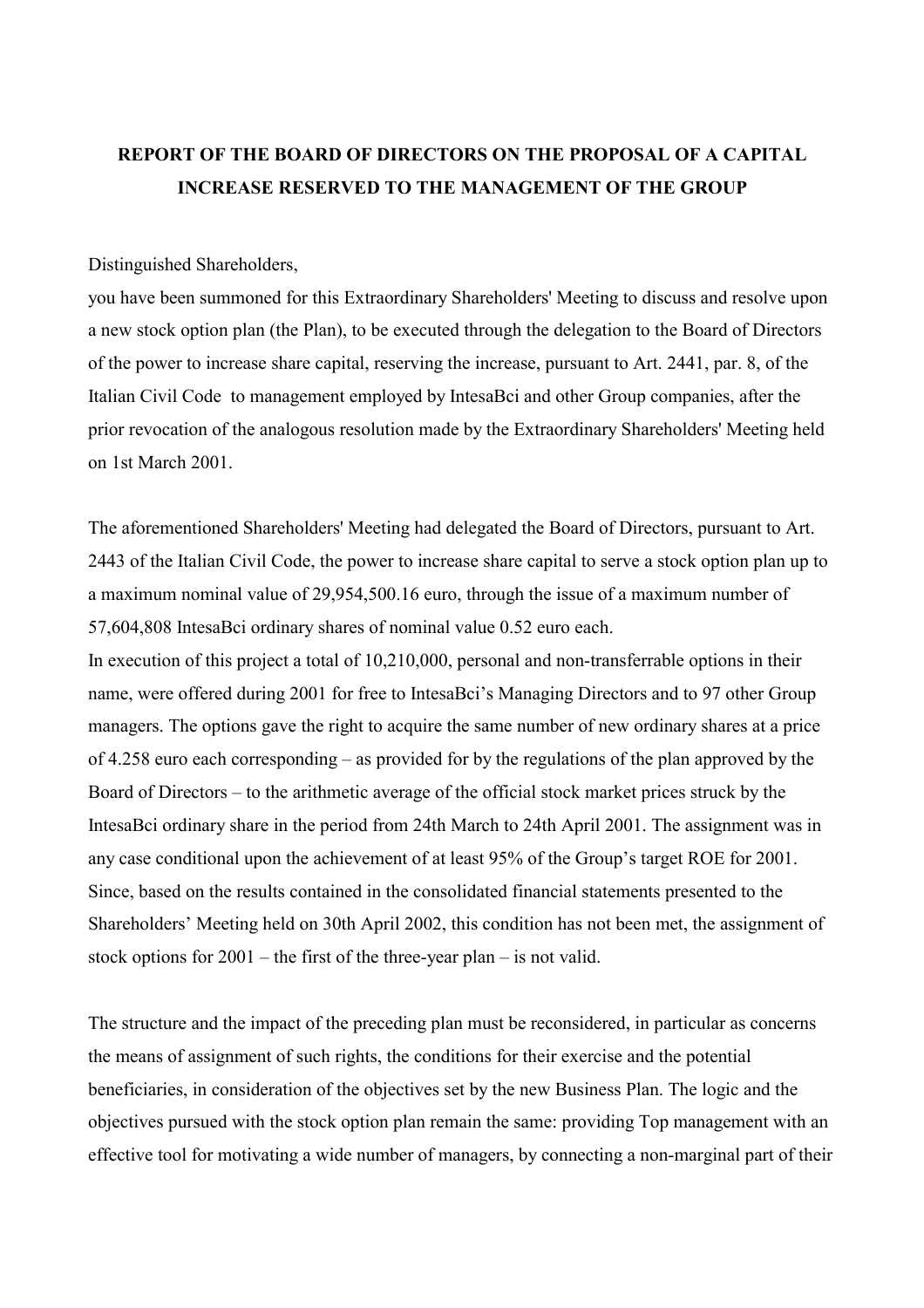compensation to the achievement of programmed objectives and the generation of effective value for shareholders.

Due to the objective interest of the operation for the Company and its Shareholders, the proposed operation will require the exclusion of pre-emptive rights for existing shareholders (pursuant to Art. 2441, par. 8, of the Italian Civil Code) which, considering that the proposed capital increase exceeds 1% of share capital, must be approved with the majority provided for by Art. 2441, par. 5, of the Italian Civil Code.

The guidelines of the Plan, which must be followed by the Board of Directors in the preparation of the relevant Regolamento, are the following:

- 1. *Characteristics*: The Plan will regulate the assignment, for free, of Rights (Options) to acquire new IntesaBci Spa ordinary shares. The options will be in the name of the beneficiary, they will be personal and not transferable, except for the case of death of the beneficiary and will not be eligible to be deposited as pledge or guarantee in favour of third parties.
- 2. *Beneficiaries*: The Plan will be in favour of "dirigenti" (executives), with a permanent labour contract or with a fixed-term contract (provided it expires at least three years after the Options' assignment date), with IntesaBci or companies belonging to Gruppo IntesaBci. The Plan may also include employees which are not "dirigenti", but have roles deemed to be strategic for the purpose of the achievement of Plan's objectives.

The beneficiaries of the Plan and the number of Options assigned to each one will be identified by the Board of Directors following the proposal made by the Managing Director and Chief Executive Officer of IntesaBci *.*

The number of options to be assigned to the Managing Director, who is also a "dirigente" of the Company, will be defined by the Board of Directors, following the proposal made by the Compensation Commission (made up of the Chairman, one Deputy Chairman, one nonexecutive Director and the Chairman of the Board of Statutory Auditors).

- 3. *Assignment*: The Options will be assigned on one occasion within the first quarter of 2003. In the case of employees hired by Group companies after 31st December 2002, the eventual assignment of the Options must be decided upon within 180 days from the beginning of the relationship.
- 4. *Conditions*: The Options assigned will refer for one third to each of the fiscal years 2003, 2004 and 2005. The right to subscribe will be recognised conditional upon the achievement of the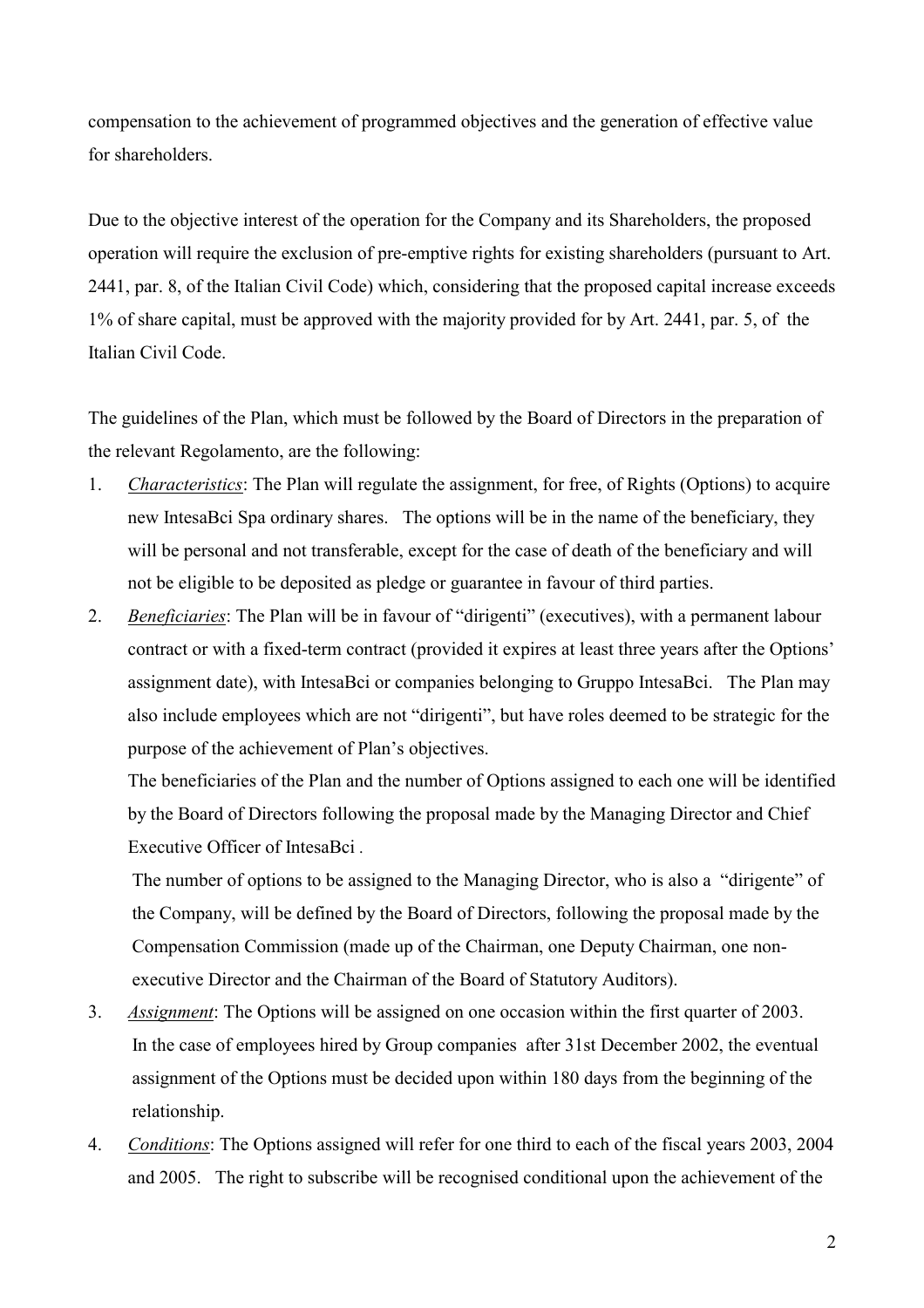performance objectives set for each year (2003 – 2004 – 2005). Such objectives will be linked to the rise in market value and/or return of the Company's ordinary shares, will be identified by the Board of Directors as part of the aforementioned Regolamento and may differ as concerns reference years, number of options and beneficiaries.

Furthermore, the exercise of the Options will be, in general terms and notwithstanding certain special cases which will be provided for in the Regolamento, conditional upon the fact that at the time of exercise of the Option the beneficiary is employed by a company belonging to the Group. The Regolamento will regulate in detail the consequences which will derive from the resolution of the employment contract, envisaging, in particular, that, unexercised option rights for which exercise conditions have occurred, will be subject to decadence in case of resignation or firing for a right cause for employment contracts, while such options will continue to be exercisable in the case of termination of the employment contract due to retirement or death of the beneficiary (in this last case the options will be exercisable by heirs or legatees). Furthermore, the Regolamento will regulate what will happen to the Options in the case of beneficiaries who are employed by a company which was part of Gruppo IntesaBci at the time of assignment, but which no longer belongs to the Group at the time of exercise, and set forth that the beneficiary may keep the Options for which the exercise conditions have already been met.

5. *Exercise:* The Options will be exercisable, by *tranches,* starting from 2005: according to the terms and conditions indicated in the Regolamento.

Every Option will give the beneficiary the right to subscribe at the price indicated in point 7. below one IntesaBci ordinary share, starting to accrue rights as of 1st January of the year in which the subscription takes place.

Options assigned and not exercised within the expiry date provided for by the Regolamento, will expire and consequently no longer confer any rights to the beneficiary or his/her heirs or legatees.

- 6. *Number of Options*: Based on the purposes of the Plan and the fact that it substitutes, in full or in part, bonuses which are currently paid in cash, the proposal entails a maximum number of 100,000,000 Options to be assigned in the period in which the Plan lasts. Consequently 100,000,000 is the maximum number of IntesaBci ordinary shares to be issued to service the exercise of the aforementioned Options.
- 7. *Exercise price*: The Options' strike price will be equal to the normal value of the share, that is the arithmetical average of the stock prices struck on the regulated market managed by Borsa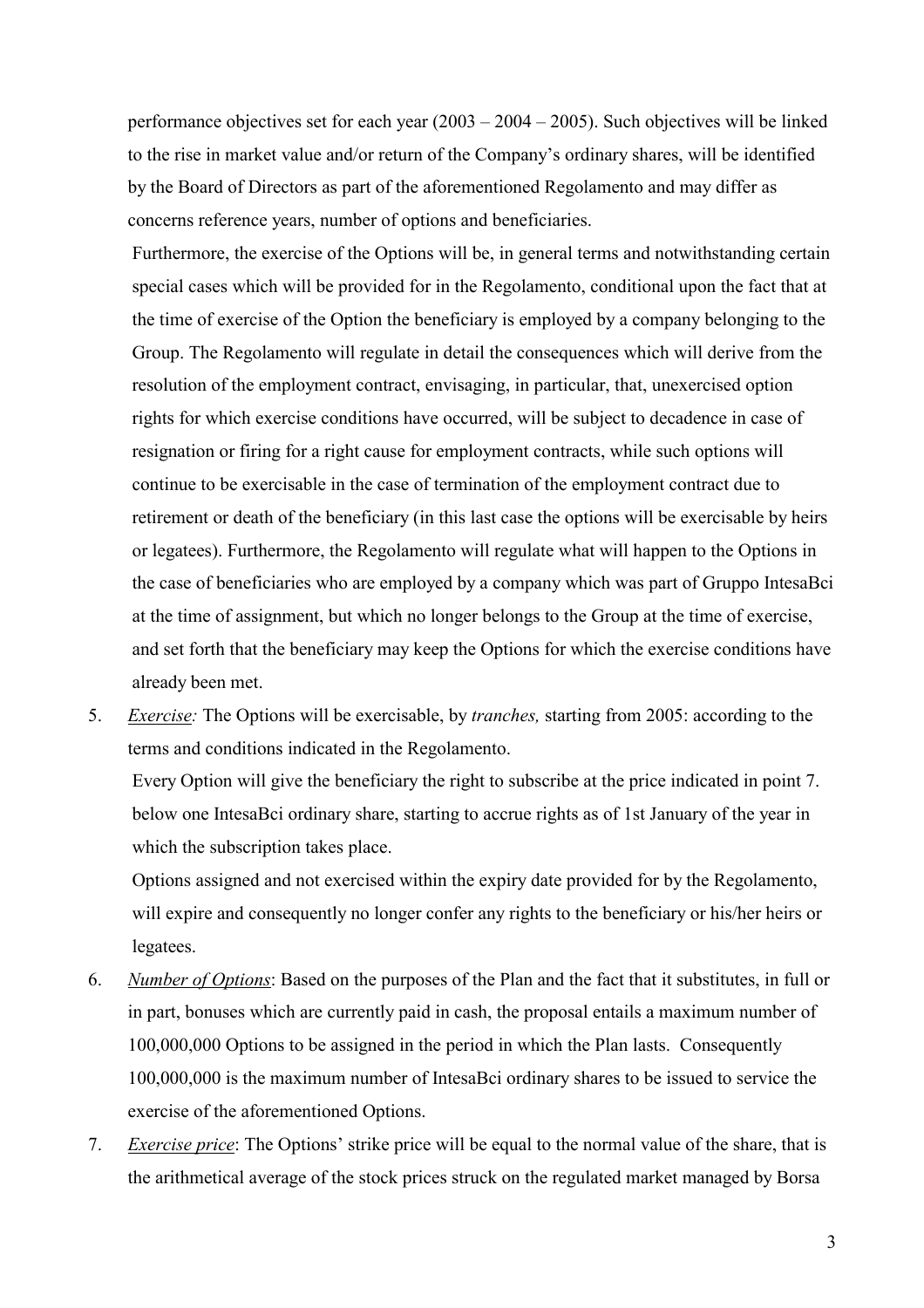Italiana (MTA) in the period from the date of assignment of the Options (corresponding to the date on which the Board of Directors fixes the number of options and the beneficiaries of the Plan) to the same day of the previous calendar month. In any case, the strike price will be no lower than the nominal value of the shares issued.

The IntesaBci ordinary shares which will be subscribed following the exercise of the options will have the same characteristics as ordinary shares in circulation, will be freely transferable and will not be subject to any restriction.

As concerns provisions contained in Art. 2358 of the Italian Civil Code, it must be noted that no loans, guarantees or other incentives in favour of the beneficiaries of the Plan are envisaged to sustain the subscription of the shares.

Therefore the Board of Directors proposes, after the revocation of the aforementioned resolution made by the Extraordinary Shareholders' Meeting held on 1st March 2001, to delegate the Board of Directors, for a five-year period starting from the date of the resolution, the power to increase share capital one or more times, with the exclusion of pre-emptive rights for existing shareholders pursuant to Art. 2441, par. 8, of the Italian Civil Code, for a maximum amount of 52,000,000.00 euro through the issue of a maximum of 100,000,000 ordinary shares of nominal value 0.52 each, to be offered for subscription to employees of the Company or of subsidiary companies subject to the latter's control.

Furthermore, the proposal envisages to attribute to the Board of Directors all and the widest powers for this purpose, including the preparation of relevant Implementation Regulation of the Plan (which will, among other things, discipline the criteria, the timing and the means of assignment of the options and the newly-issued shares) as well as identify the beneficiaries of the Plan. Considering the effects illustrated above, we propose to change Art. 5 of the Articles of Association as follows.